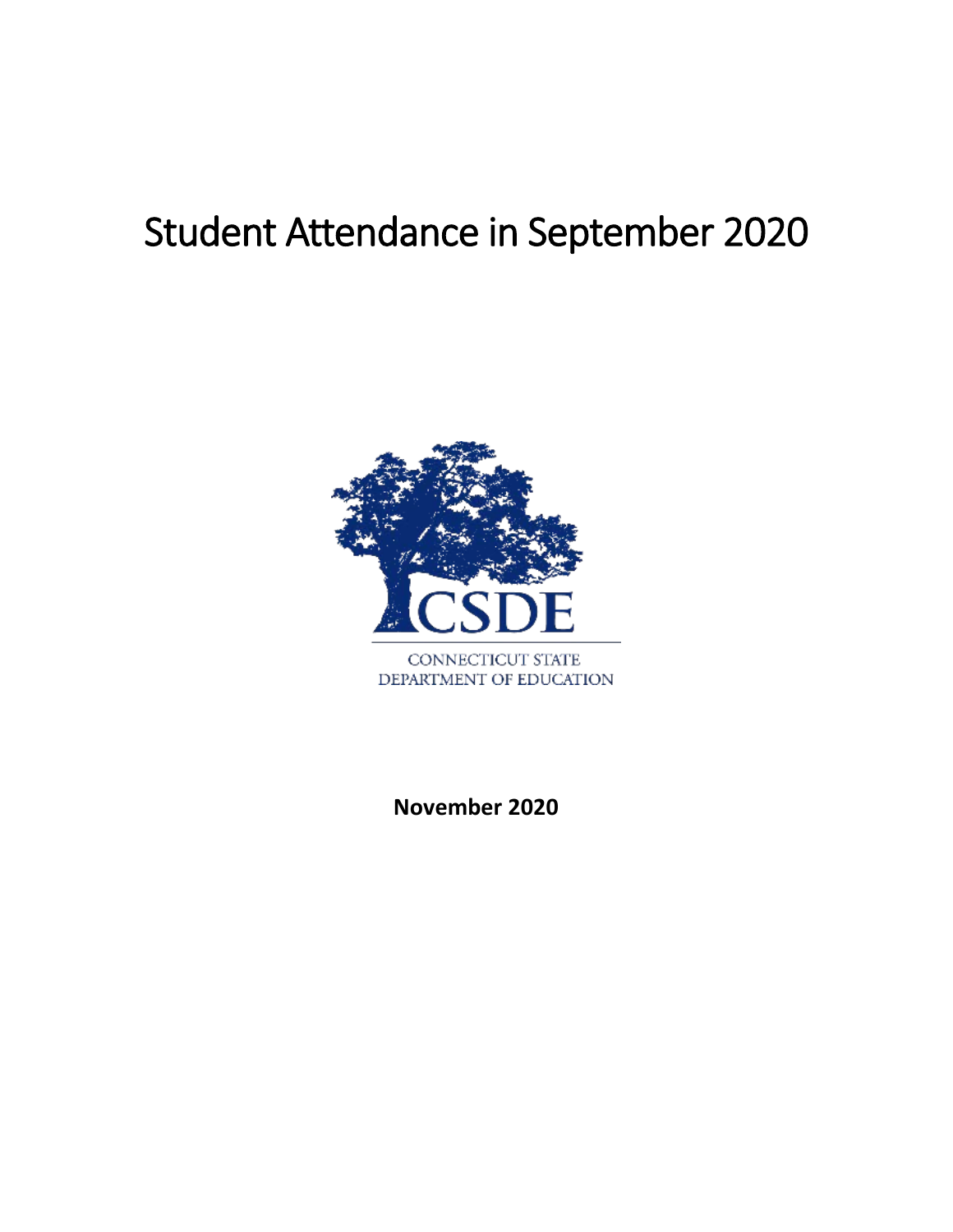## Table of Contents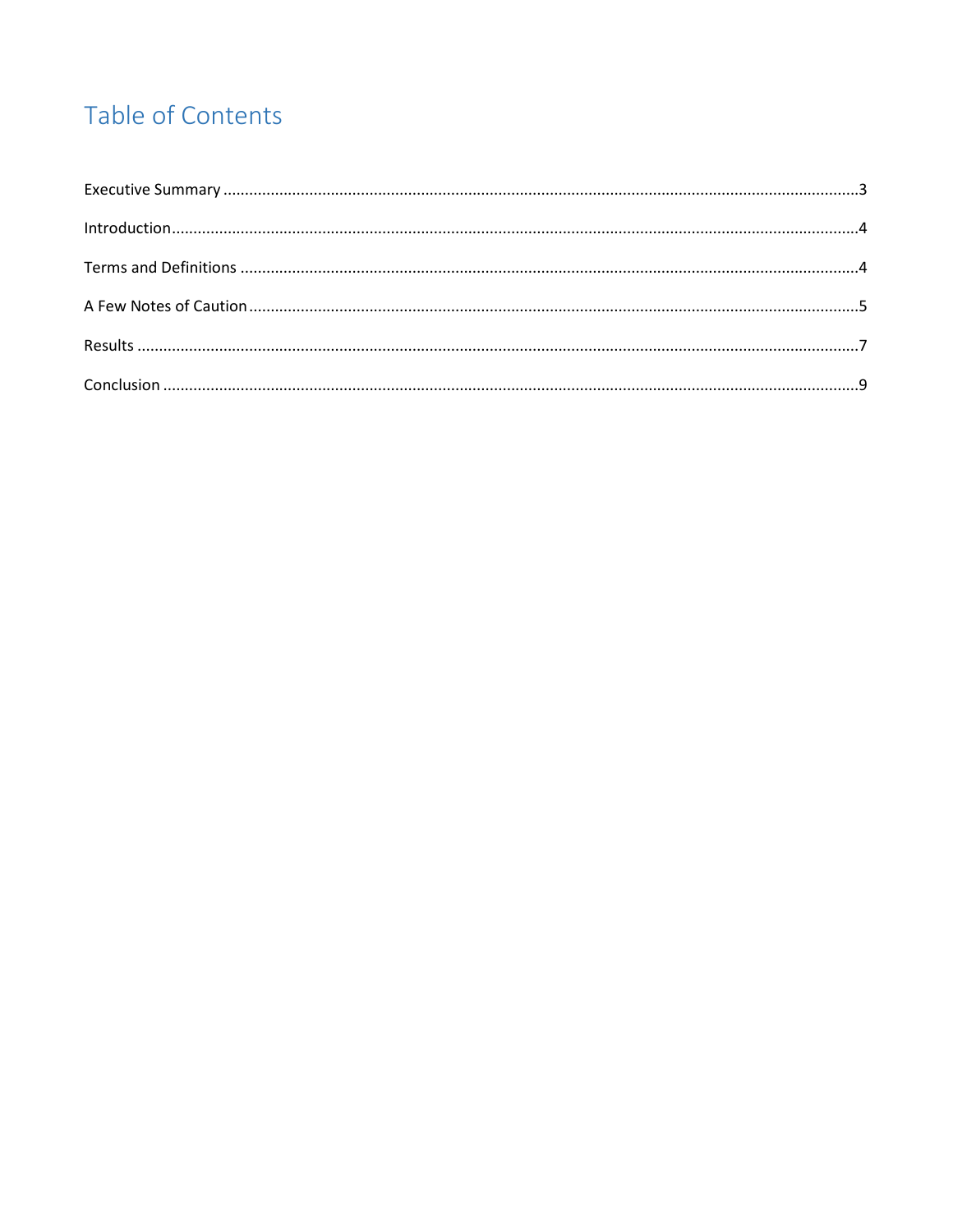## <span id="page-2-0"></span>Executive Summary

To support attendance and engagement of students as they participate in varied school learning models (i.e., in-person, hybrid, remote), the Connecticut State Department of Education (CSDE) established a new system to collect student-level attendance data on a monthly basis. This report presents the findings from an analysis of the September attendance data. When interpreting these data, readers are cautioned of the following:

- This is a new reporting expectation; in general, data quality improves as collection systems mature.
- A new concept of "remote attendance" is now in use. It expects districts to [track attendance on](https://portal.ct.gov/-/media/SDE/Digest/2020-21/Tracking-Attendance-On-Remote-Days-For-State-Reporting.pdf)  [remote days](https://portal.ct.gov/-/media/SDE/Digest/2020-21/Tracking-Attendance-On-Remote-Days-For-State-Reporting.pdf) using synchronous and/or asynchronous methods. This change shifts the onus of determining and recording attendance, especially in elementary/middle schools, from front-office staff to classroom teachers.
- Anecdotally, the CSDE has become aware of some variation in district practices for recording student attendance on remote days, including when it is recorded and whether students can be present remotely on an otherwise in-person school day. The CSDE recently published additional clarifications to bring greater consistency to these areas.
- Since there is no similar monthly attendance data in prior years, comparisons of September 2020 attendance are made to the 2019-20 attendance rates that were based on data collected for in-person school days through mid-March 2020.

The initial analysis of September attendance data indicate the following:

- Among students without high needs (i.e., those who are not English learners, do not have a disability, and are not from a low-income family), attendance rates in September 2020 exceed 0.95 and are comparable to their 2019-20 attendance rate. These students comprise approximately 48 percent of the statewide public school student population.
- Among students with high needs (i.e., those who are English learners, students with disabilities, and/or from a low income family) attendance rates in September 2020 are substantially lower than they were in 2019-20. This is particularly pronounced among students who are identified for more than one highneed factor (e.g., free lunch eligible students who also have a disability).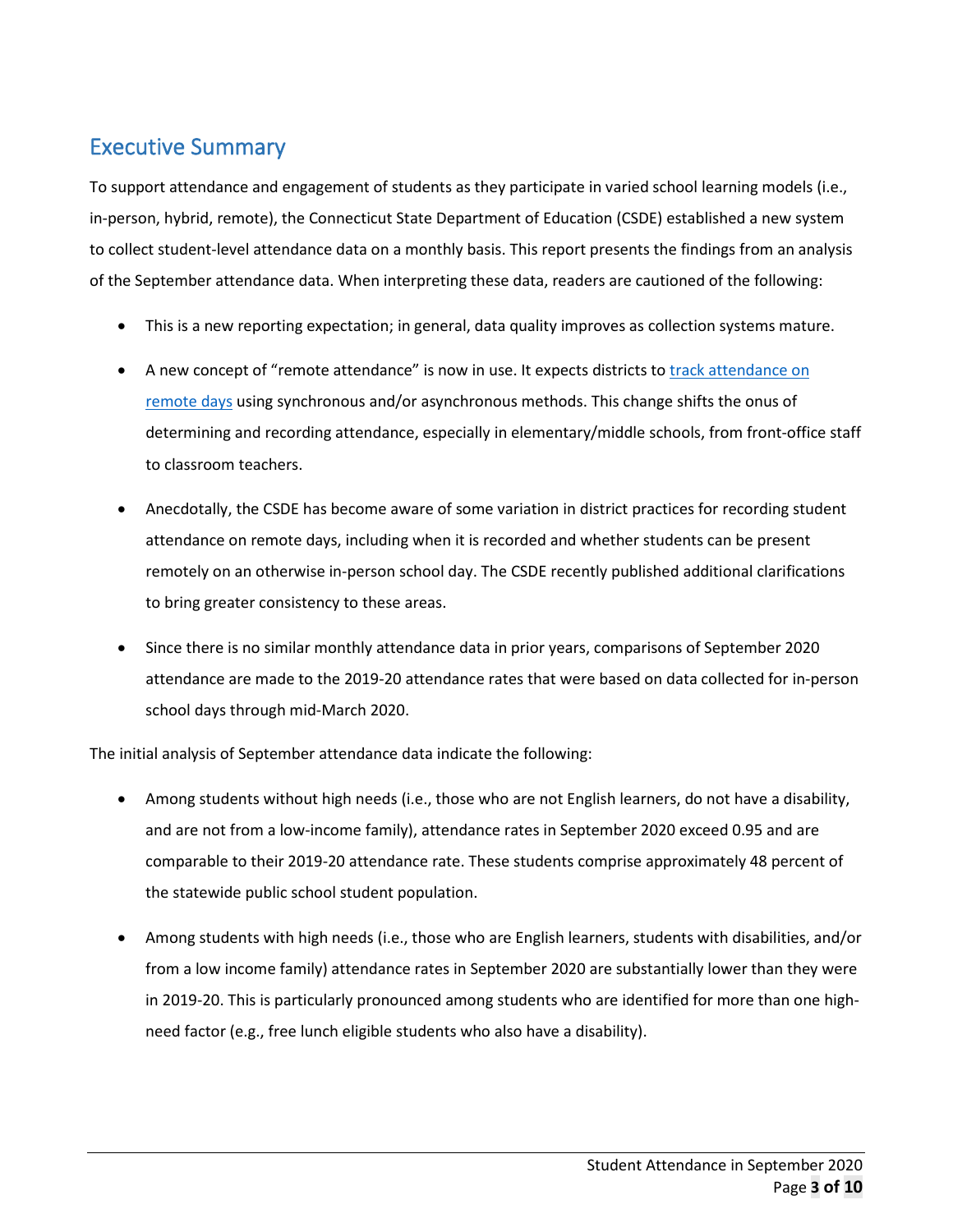CSDE is partnering with the State Education Resource Center (SERC) to build communities of practice and a system of supports for districts that bring together the latest research, national experts, and promising practices.

## <span id="page-3-0"></span>**Introduction**

In the 2020-21 school year, schools across Connecticut are using one of three learning models, i.e., fully inperson where all students attend school in-person on all days; hybrid where all students attend school inperson on some but not all days; or fully remote where all students receive instruction remotely through technology or other means on all days. Since reopening in late August/early September, many districts have changed their learning models in the first two months based either on a district schedule (e.g., planned change in week 4 from hybrid to fully in-person) or on local health conditions (e.g., change from fully in-person to remote for two weeks due to increased infections and positivity rate in the local community). The school reopen plans also allow parents to opt their students into full remote learning.

In its resolution that permits remote learning days to count toward the 177 school day requirement, the State Board of Education affirmed that its authorization for hybrid or remote programming due to unavoidable emergency is contingent upon school districts providing rigorous learning and engagement opportunities that are aligned with State standards and Board expectations. The Board also charged the Connecticut State Department of Education (CSDE) with ensuring fidelity to this expectation by collecting whatever data are necessary and making that information transparent.

Therefore, the CSDE establishe[d two new data collections:](https://portal.ct.gov/-/media/SDE/Digest/2020-21/DataCollectionsToSupportStudentEngagement-Superintendents-Memo.pdf) a weekly collection regarding a district's learning [model and enrollment](https://portal.ct.gov/SDE/COVID19/Learning-Model-and-Enrollment-Data-Collection) and a [monthly student-level attendance data collection](https://portal.ct.gov/-/media/SDE/Performance/Data-Collection/Help-Sites/PSIS/MonthlyStudentAttendance.pdf) to collect the number of days of membership and attendance for each student each month. This report analyzes attendance information for the month of September.

## <span id="page-3-1"></span>Terms and Definitions

#### *How does Connecticut define attendance?*

According to State Board of Education policy, "A student is considered to be 'in attendance' if present at his/her assigned school, or an activity sponsored by the school (e.g., field trip), for at least half of the regular school day."

*How is attendance tracked on remote learning days for state reporting purposes?*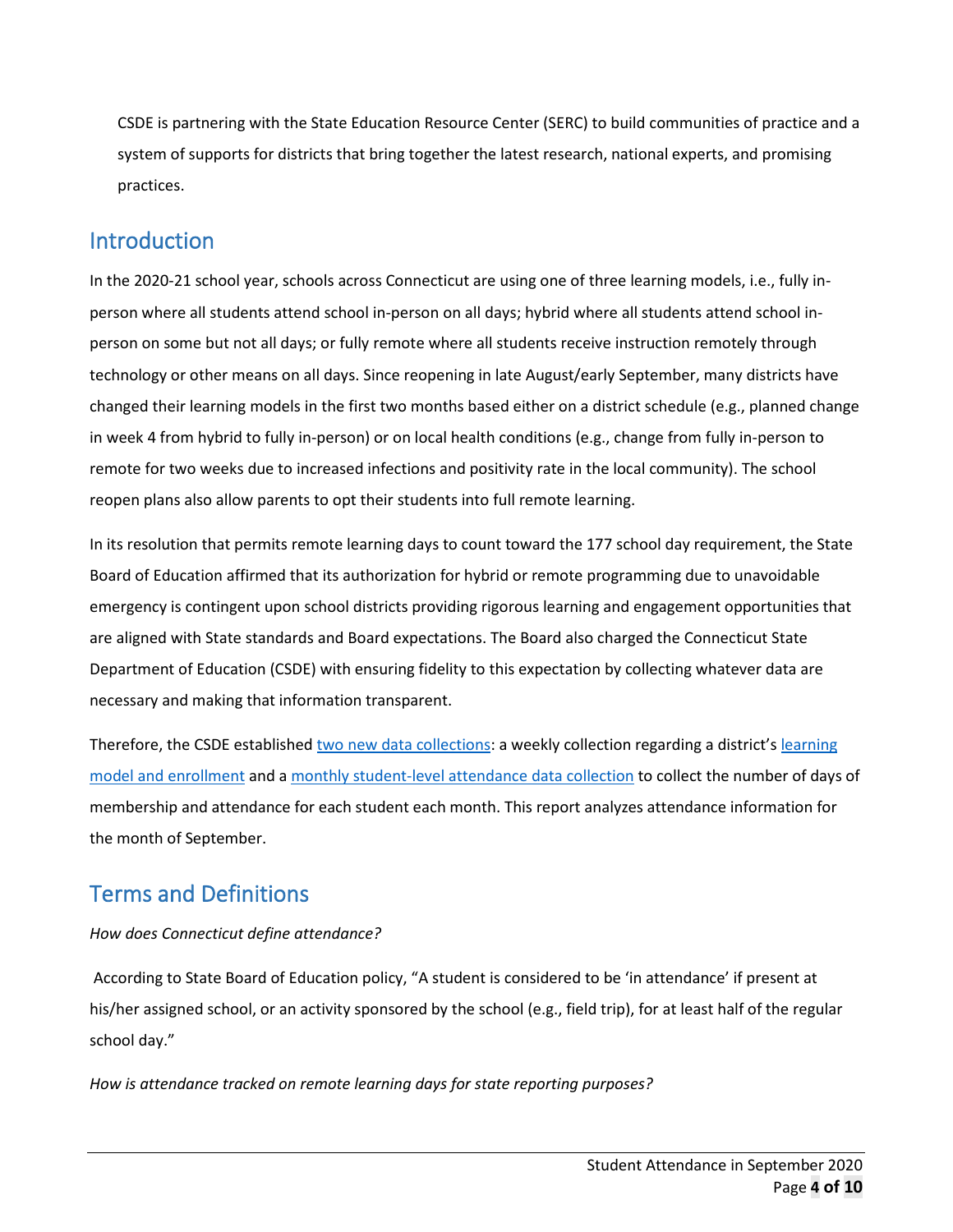In the 2020-21 school year, a student's attendance on a given day can be either in-person or remote. The CSDE developed and disseminated brand new guidance for districts on how to track attendance on remote days for [state reporting.](https://portal.ct.gov/-/media/SDE/Digest/2020-21/Tracking-Attendance-On-Remote-Days-For-State-Reporting.pdf) This guidance was disseminated originally on September 4. According to this guidance a remote student can be considered as being 'in attendance' on a particular day if the total time spent on one or more of the following activities equals at least half the school day: synchronous virtual classes; synchronous virtual meetings; time logged in electronic systems; and/or assignment submission/completion.

#### *What is attendance rate? How is it calculated?*

Attendance rate is the percentage of membership days that meet the definition of "in-attendance." It can be calculated for an individual student or a group of students. For example, if student A is enrolled in school for 180 days in a school year (membership) and attends 171 days (attendance), then student A's attendance rate is 171 divided by 180 or 95% or 0.95. For a group of students (e.g., districts, school, student group), the attendance rate is the sum total days of attendance for all students divided by the sum total days of membership for those students.

#### *What is chronic absenteeism? How does it differ from an attendance rate?*

A student with an attendance rate that is at or below 90 percent is said to be chronically absent. The chronic absenteeism rate for a group of students is the percentage of students with an attendance rate that is at or below 90 percent. Please see [Calculating Student Attendance Quick Reference](https://portal.ct.gov/-/media/SDE/Performance/Data-Collection/Help-Sites/PSIS/attendance/StudentAttendanceReference_PDF.pdf) for a detailed explanation of the differences between the attendance rate and chronic absenteeism metrics.

## <span id="page-4-0"></span>A Few Notes of Caution

Please note the following cautionary points when reading this report.

- This is the first time in its history that the CSDE is collecting and reporting attendance data for the first month of a school year. Normally, the CSDE collects attendance only once annually at the end of the school year through the June Public School Information System (PSIS) collection. The June PSIS membership and attendance data are used to repor[t chronic absenteeism rates on EdSight,](http://edsight.ct.gov/SASStoredProcess/guest?_program=%2FCTDOE%2FEdSight%2FRelease%2FReporting%2FPublic%2FReports%2FStoredProcesses%2FChronicAbsenteeismReport&_year=Trend&_district=State+of+Connecticut&_subgroup=All+Students&_select=Submit) which are subsequently included in the Next Generation Accountability System. As with any new data collection, data quality is expected to improve as the collection system matures and data providers gain greater understanding of what and how to collect and report accurate data.
- September is a month of significant change in public education systems as districts follow up to determine the status of returning students, while also enrolling new students who may be entering the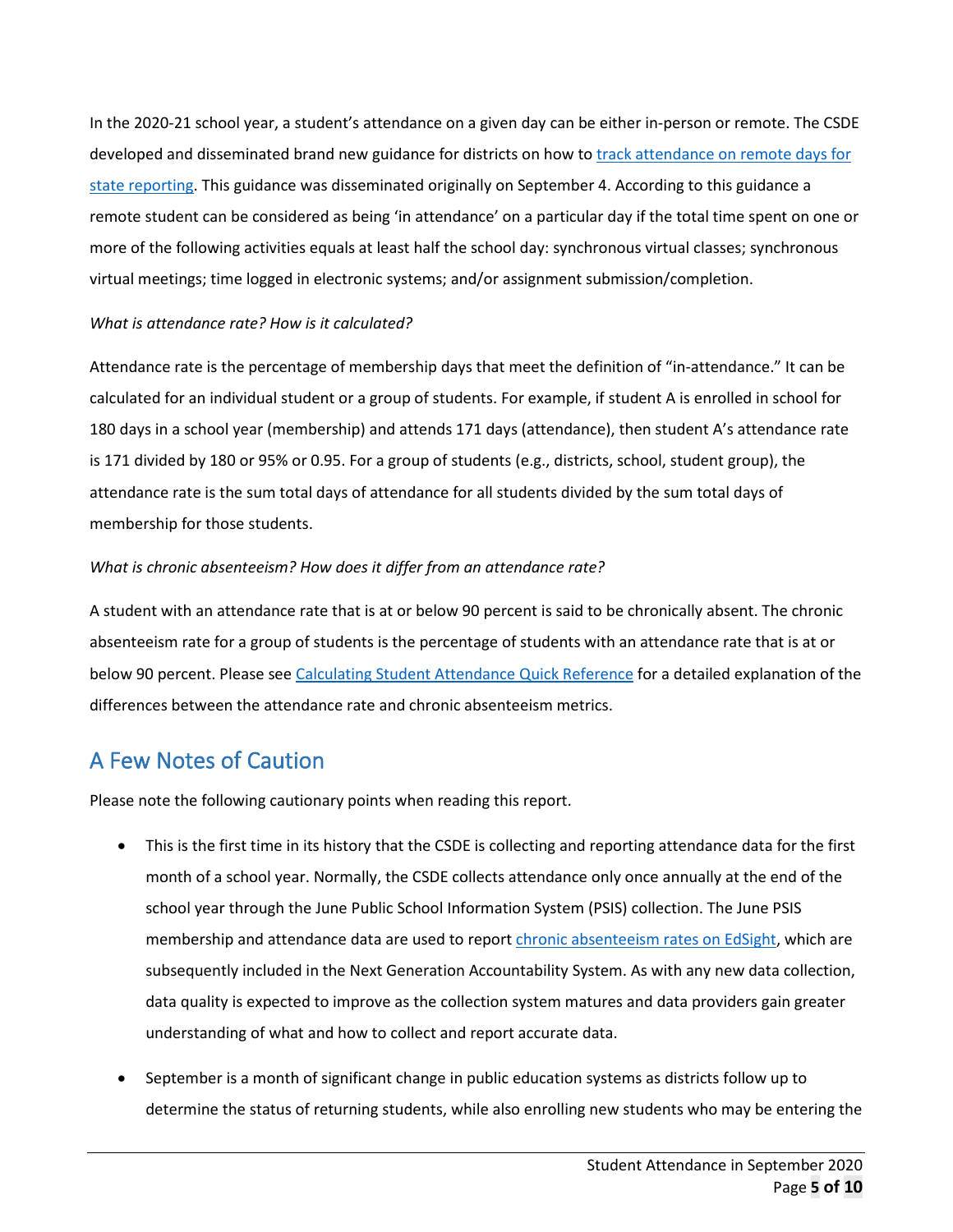district. A few districts with higher ongoing family mobility will continue to see fluctuations in their enrollment; most districts, however, will start to see a stabilization of their student enrollment in the months ahead. These fluctuations will also impact September's attendance data.

- A new concept of "remote attendance" has been introduced for the very first time. While the definition of attendance is unchanged (i.e., presence for at least half a school day), the CSDE's guidance on how t[o track attendance on remote days](https://portal.ct.gov/-/media/SDE/Digest/2020-21/Tracking-Attendance-On-Remote-Days-For-State-Reporting.pdf) expects districts to consider synchronous and asynchronous approaches to determine whether a student is "in attendance." This has fundamentally changed *who* determines attendance, especially in elementary and middle schools. While previously front-office staff may have assumed some responsibility for tracking and reporting attendance, now classroom teachers are expected to utilize student participation to determine and record whether a student is "in attendance."
- Anecdotal evidence suggests that districts operationalized the state's remote attendance guidance in slightly different ways. For example, some districts would record attendance on a remote day by 5 pm on that day, while others would record attendance on the following day in order to allow students the opportunity to submit work after school hours and be marked "present." Another difference is whether a student who should otherwise be attending school in-person on a given day is allowed the flexibility to be "present" remotely due to extenuating circumstances; some districts started the school year by permitting this practice especially for health reasons, while others chose to mark the student as "absent" even if that student participated remotely and completed work. The CSDE recently published additional clarifications to bring even greater consistency to these areas.
- With many districts opening in a hybrid format, and around a third of students statewide learning remotely, access to a device and internet connectivity have become essential school supplies. A donation from the Partnership for Connecticut brought 60,000 laptops to high school students in the 33 Alliance Districts by July 2020. Additionally, in late July, Governor Lamont launched the Everybody Learns Initiative which is bringing 82,102 laptops and Chromebooks, 12,774 hotspots, and broadband cable to students. When reviewing the September attendance in this report, it should be noted that while the hotspots were delivered in early September, the majority of laptops/Chromebooks are being delivered in October with installation of broadband cable internet still underway.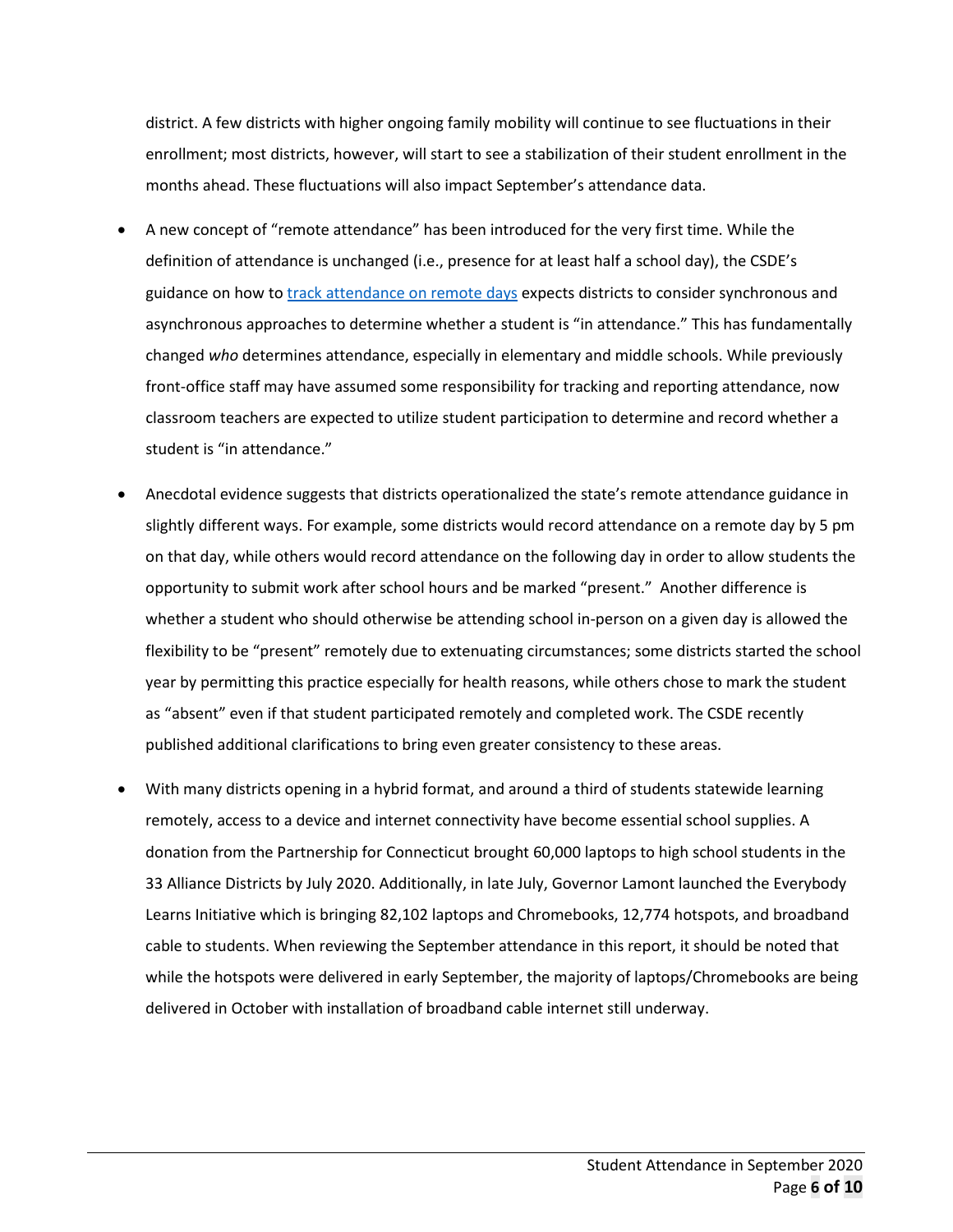## <span id="page-6-0"></span>Results

Figure 1 compares the 2019-20 attendance rate to that from September 2020.



Figure 1: 2019-20 Attendance Rate Compared to September 2020 Attendance Rate

Overall, attendance rates in September 2020 were slightly lower than those in the 2019-20 school year. When the data are disaggregated by student group, it is evident that among students from historically underperforming groups (e.g., English learners, students with disabilities, free- or reduced-price meal eligible students, black/African American, Hispanic/Latino, homeless), the attendance rate in September 2020 was substantially lower than for those same groups in 2019-20. An attendance rate that is 90 percent or less can be interpreted to mean that on average, that group of students is chronically absent. Students with high needs are approximately 52 percent of the statewide public school student enrollment.

Conversely among students without high needs (i.e., those who are not English learners, do not have a disability, and are not from a low-income family), attendance rates in September 2020 exceed 0.95 (or 95 percent) and are comparable to their 2019-20 attendance rate. These students comprise approximately 48 percent of the statewide public school student enrollment.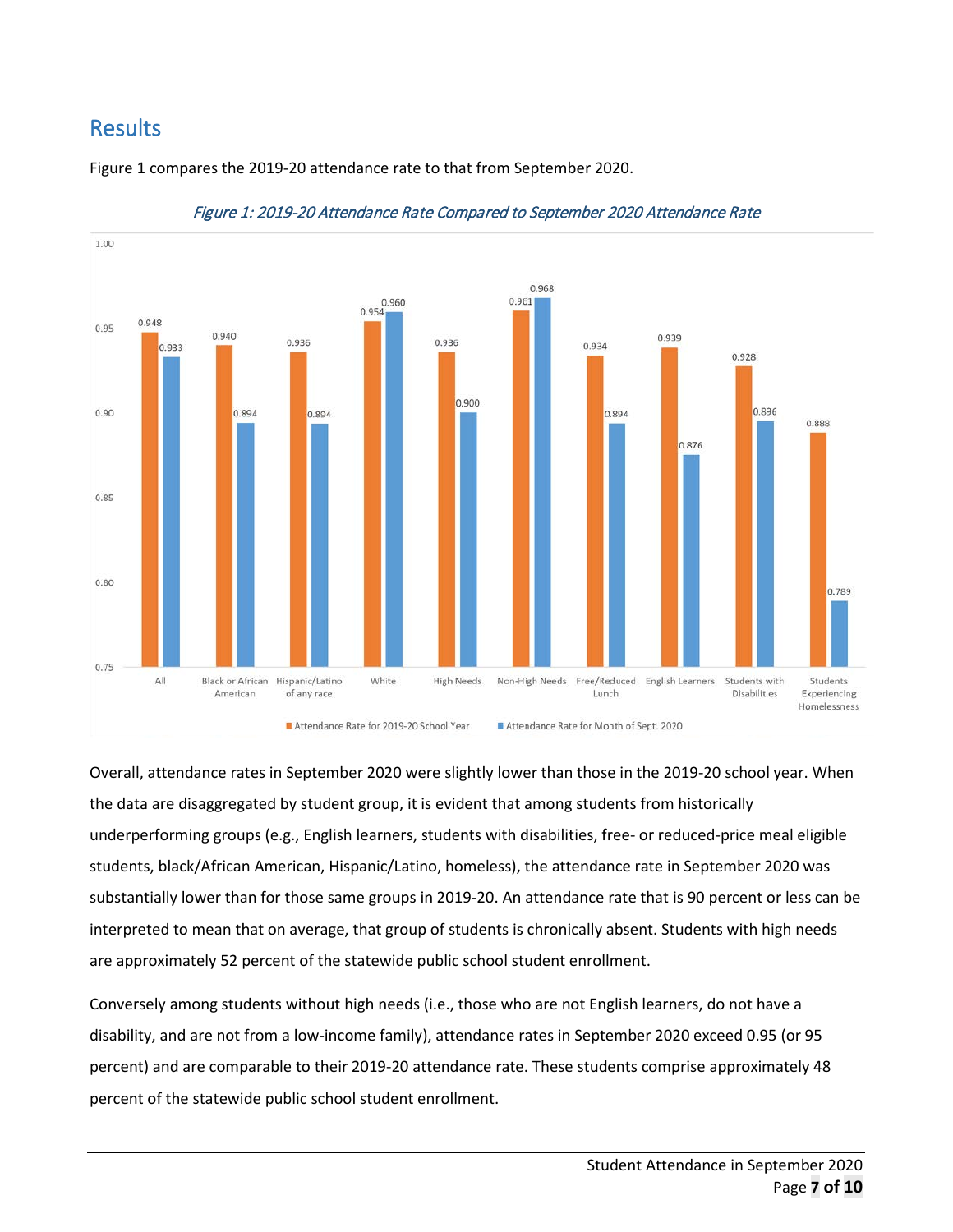To facilitate identification of districts for state support, the CSDE calculated the attendance rate for students with high needs (i.e., comprised of those who are English learners, students with disabilities, and/or from a low income family) in all districts. The CSDE then identified districts where attendance rates for students with high needs in September 2020 was substantially lower than in the 2019-20 school year. Detailed data for all districts ar[e available on EdSight](http://edsight.ct.gov/relatedreports/Supporting%20Student%20Participation%20in%202020-21.html) and can also be [downloaded in CSV format.](https://data.ct.gov/resource/226r-dnit.csv) School-level data are also available for [download in CSV format.](https://data.ct.gov/resource/jahr-cskc.csv)

Th[e EdSight page](http://edsight.ct.gov/relatedreports/Supporting%20Student%20Participation%20in%202020-21.html) also includes an interactive map (see below) that highlights towns based on the difference in high needs attendance rates for resident students between September 2020 and the 2019-20 school year.



Figure 2: Differences in High Needs Attendance Rate between 2019-20 and September 2020

A further disaggregation of the statewide data reveal that the following student groups exhibit substantially lower attendance rates in September 2020 as compared to those in the 2019-20 school year (see Table 1):

- English learners;
- Students eligible for free meals; and
- Students with disabilities who are also identified as either English learners or are eligible for free meals.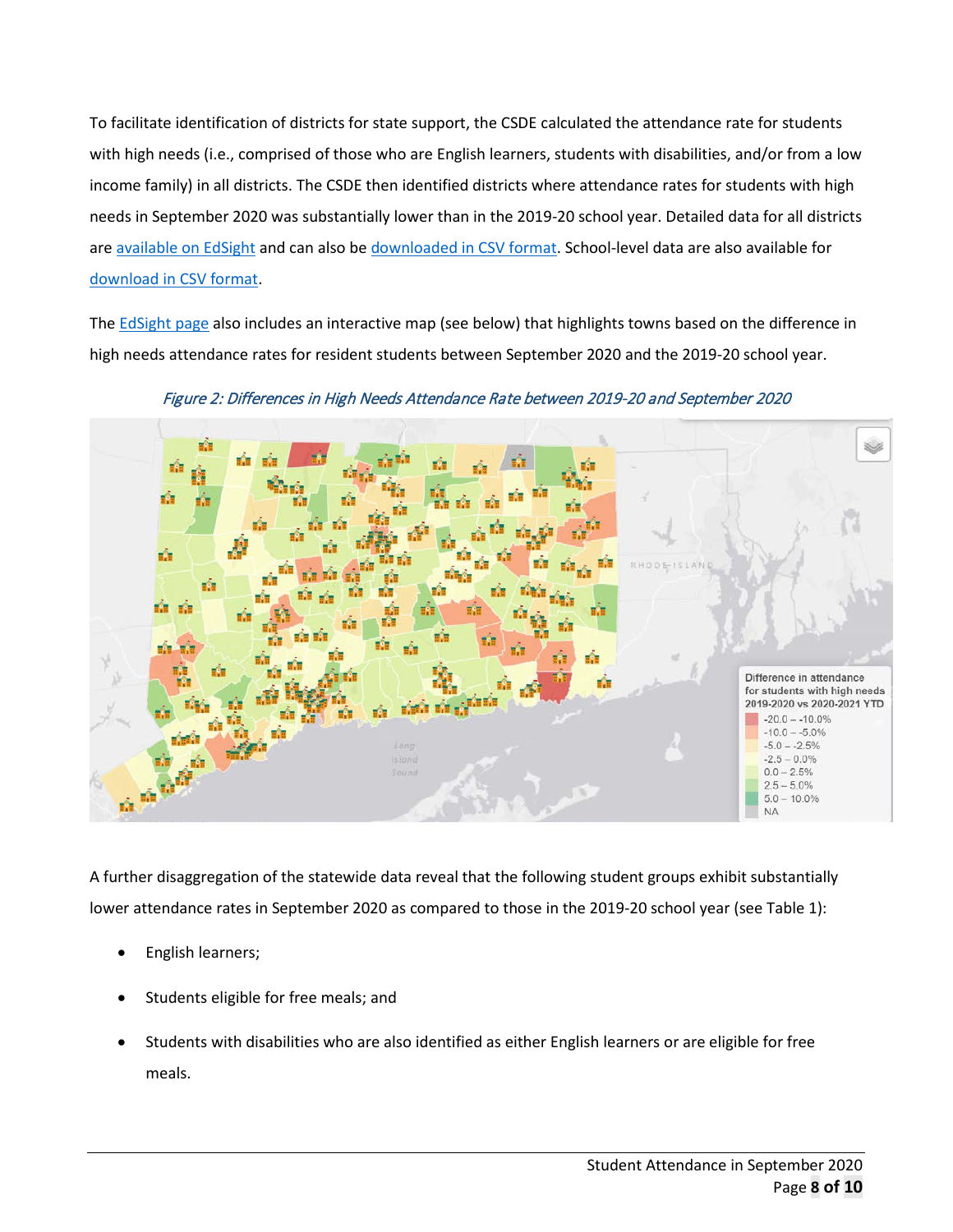Free meal eligible students who are also an English learner or with a disability or both reflect some of the lowest attendance rates in September 2020 and those rates are lower than the attendance rate for the corresponding group during the 2019-20 school year (see Table 1). For instance, among students eligible for free meals, those who are also identified as English learners *and* students with disabilities evidence the lowest attendance rate of .838 which is substantially lower than the attendance rate for the same group of students in 2019-20 of 0.916. Free meal eligible students who are identified as having a disability show a low attendance rate of .855, while those free meal eligible students who are identified as English learners have an attendance rate of .871 which is well below the 0.9 attendance rate.

| FRL Type*    | <b>English</b><br><b>Learner</b> | <b>Special</b><br><b>Education</b> | <b>Number of Students</b> | <b>Attendance Rate</b><br><b>Sep 2020</b> | <b>Attendance Rate</b><br>2019-20 |
|--------------|----------------------------------|------------------------------------|---------------------------|-------------------------------------------|-----------------------------------|
| N            | <b>No</b>                        | N <sub>o</sub>                     | 237,551                   | 0.968                                     | 0.961                             |
| $\mathsf{N}$ | <b>No</b>                        | <b>Yes</b>                         | 32,365                    | 0.943                                     | 0.946                             |
| $\mathsf{N}$ | <b>Yes</b>                       | <b>No</b>                          | 10,219                    | 0.895                                     | 0.950                             |
| $\mathsf{N}$ | <b>Yes</b>                       | <b>Yes</b>                         | 1,534                     | 0.903                                     | 0.946                             |
| F            | <b>No</b>                        | <b>No</b>                          | 125,610                   | 0.900                                     | 0.936                             |
| F            | <b>No</b>                        | <b>Yes</b>                         | 31,858                    | 0.855                                     | 0.910                             |
| F            | <b>Yes</b>                       | <b>No</b>                          | 19,899                    | 0.871                                     | 0.939                             |
| F            | <b>Yes</b>                       | <b>Yes</b>                         | 6,845                     | 0.838                                     | 0.916                             |
| $\mathsf{R}$ | <b>No</b>                        | No                                 | 23,493                    | 0.942                                     | 0.954                             |
| $\mathsf{R}$ | <b>No</b>                        | <b>Yes</b>                         | 4,260                     | 0.912                                     | 0.936                             |
| $\mathsf{R}$ | <b>Yes</b>                       | N <sub>o</sub>                     | 2,393                     | 0.916                                     | 0.957                             |
| $\mathsf{R}$ | <b>Yes</b>                       | <b>Yes</b>                         | 681                       | 0.894                                     | 0.952                             |

Table 1: Attendance Rate by FRL, EL, and Special Education

\*FRL Type – F=Free, R=Reduced, and N=Not eligible for FRL.

## <span id="page-8-0"></span>**Conclusion**

This is the first analysis of the new student attendance data collection for the month of September. The results should be interpreted with caution considering that this is a new data collection where the data include remote days of attendance and reflect some variation in the implementation of district practices.

The analysis reveals that students from traditionally underperforming groups (i.e., EL, special education, freereduced price meal eligibility) had lower attendance in September than during the 2019-20 school year. The attendance challenges were compounded among students who reflected multiple high need factors (e.g., students eligible for free lunch who were also receiving special education). District-level disaggregated data by